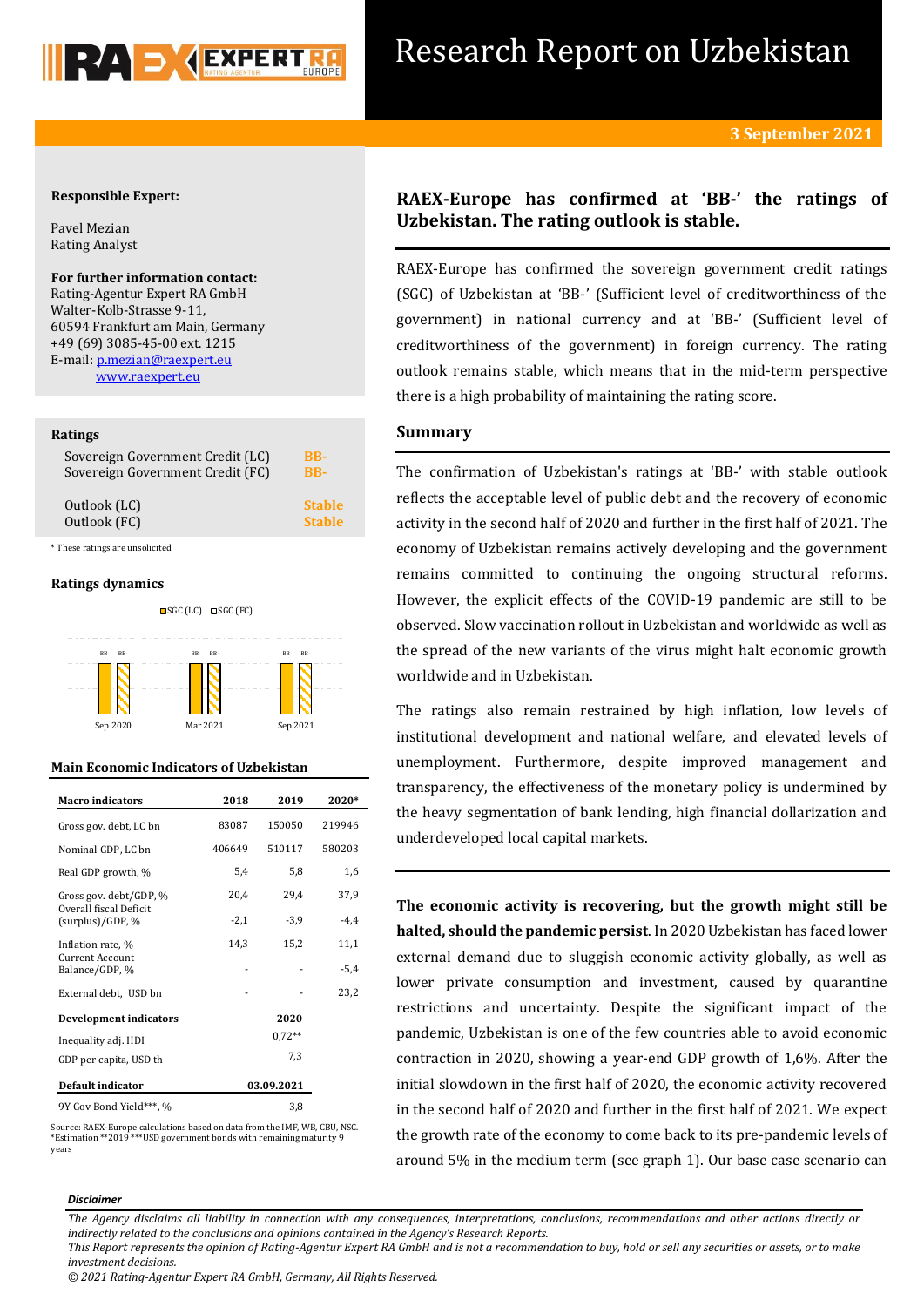**Graph 1:** Macroeconomic indicators, %





Source: RAEX-Europe calculations based on data from the IMF, WB, State Committee of the Republic of Uzbekistan on Statistics, Ministry of finance of the Republic of Uzbekistan





fiscal balance in IMF definition, that includes policy-based lending

**Graph 3:** Government debt dynamics, %



Source: RAEX-Europe calculations based on data from the Ministry of finance of the Republic of Uzbekistan

however be restricted by the negative developments of the ongoing pandemic.

The rate of unemployment has increased to 10,5% in 2020 (9% in 2019) and remains one of the main restricting factors. At the same time, the rate of unemployment has proven to be lower than the projected 16,5%. We expect the unemployment rate to reach the levels of 9-10% in subsequent periods (see graph 1). Additionally, GDP per capita in PPP terms remains very low among regional peers<sup>1</sup> (USD 7,3 th in 2020).

**The government of Uzbekistan continues to provide fiscal stimulus to support the economic activity and eliminate the consequences of the coronavirus pandemic**. Although the budget revenues remained resilient in 2020, due to the urgent need to cushion the effects of the COVID-19 pandemic the government had to increase spending on social sphere and medical care which has contributed to the widening of the overall fiscal deficit<sup>2</sup> to 4,4% by the end of 2020 (see graph 2). Since the beginning of 2021 the government continues to provide fiscal stimulus to support economic activity, increase household income and eliminate the consequences of the coronavirus pandemic. The overall fiscal deficit is expected to further widen to 5,6% by the end of 2021 and to return to its pre-pandemic levels in mid-term perspective (see graph 2).

Going forward we see two main factors which will define the stability of Uzbekistan's public finances in the mid-term: the development of the situation with COVID-19 and the continuation of the government's reforms regarding improvements in fiscal planning and transparency, reduction of the volume of policy lending, and implementation of announced plans for privatization of the massive public sector.

**The level of public debt remains acceptable.** Uzbekistan's total public and publicly guaranteed debt (PPG) increased to 37,9% of GDP as of 2020 (see graph 3), compared to 29,4% of GDP in 2019. The growth of public debt in 2020 was associated with the attraction of external borrowings to finance additional budget expenditures to combat the negative consequences of the COVID-19 pandemic and for further financing of state economic development programs. At the expense of concessional loans from the international financial institutions, the Anti-Crisis Fund was created. Despite the growth, Uzbekistan's public debt remains moderate and does not add additional risks to the country's creditworthiness. The majority of the debt is long term and comes in form of concession agreements with foreign governments and state banks, as well as international financial institutions. In terms of currency structure, the

<sup>1</sup> Here Caucasus and Central Asia (CCA) oil and gas exporters: Azerbaijan, Kazakhstan, Turkmenistan, and Uzbekistan.

<sup>2</sup> Includes policy-lending operations in IMF definition.

*Disclaimer* 

**.** 

*The Agency disclaims all liability in connection with any consequences, interpretations, conclusions, recommendations and other actions directly or indirectly related to the conclusions and opinions contained in the Agency's Research Reports.*

*This Report represents the opinion of Rating-Agentur Expert RA GmbH and is not a recommendation to buy, hold or sell any securities or assets, or to make investment decisions.*

*© 2021 Rating-Agentur Expert RA GmbH, Germany, All Rights Reserved.*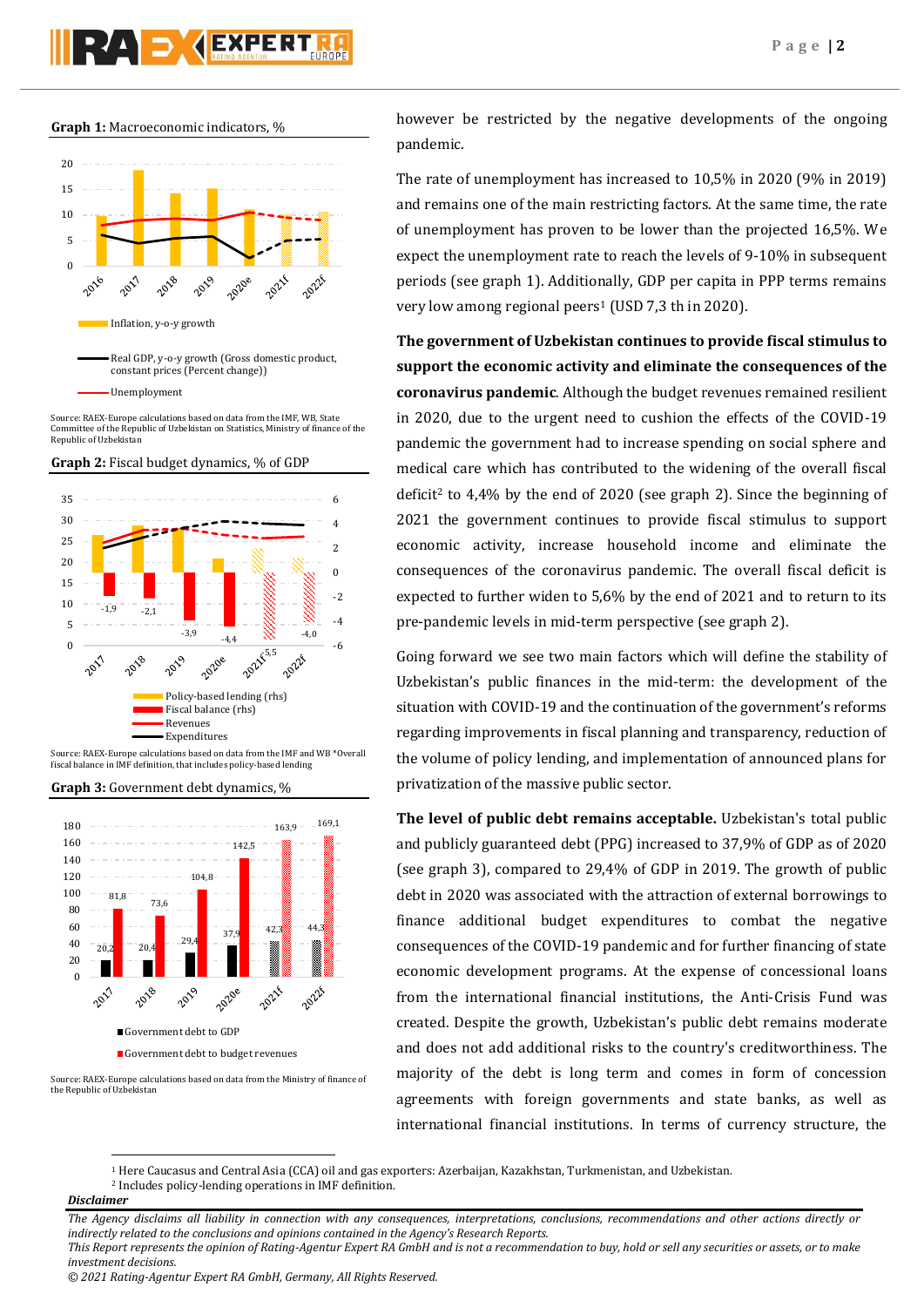

**Graph 4:** Financial soundness indicators, %



Source: RAEX-Europe calculations based on data from the CBU







Source: RAEX-Europe calculations based on data from the CBU

prevalence of foreign currency-denominated debt (90% of debt) remains a key risk factor, making the debt position vulnerable to currency fluctuations. After a sharp devaluation of UZS in April 2020, the national currency has continued to weaken through the end of 2020 and the first half of 2021, which will increase the debt burden. Although the government seeks to diversify debt structure by issuing domestic bonds, their share remains insignificant, and further issuance of these instruments is limited by the underdeveloped domestic capital market. In addition, we continue to note the high level of contingent liabilities of the government related to SOE and SOB debts, which may be lowered as the implementation of the privatization program continues.

**The share of NPLs in the banking sector has increased.** The share of NPLs has risen sharply in the first half of 2021 and stood at 5,6% at the end of Q2 2021 (see graph 4). The profitability of the banking sector, however, has remained stable during the first half of 2021 with ROA standing at 2,0% at the end of Q2 2021. Although the capital adequacy ratio has deteriorated from 18,4% as of Q4 2020 to 17,7% as of Q2 2021, it still remains above minimum regulatory requirements.

The role of the financial sector for the economy remains limited due to the high concentration of assets on state-owned banks (83% of sector's assets as of Q2 2021), as well as a still significant share of preferential loans to public sector enterprises. We expect a reduction of systemic risks of the banking sector if the authorities' plans to cancel policy lending to SOEs at below market rates are executed.

**Monetary policy has contributed to the provision of macroeconomic stability.** The CBU has implemented a set of measures in order to support the economy during the pandemic which included postponement of repayment of loans to the population and businesses, maintaining the liquidity of the banking system and ensuring the stability of the payment system. Given the impact of the pandemic on the macroeconomic situation and the dynamic of the inflation the CBU reduced the key rate to 15% in April 2020, and further to 14% in September 2020 (see graph 6).

Overall, the CBU continues to improve the quality, predictability and transparency of its monetary policy within the framework of inflation targeting and the transition to a free-floating exchange rate regime. The regulator maintains its course to achieve the inflation target of 10% in 2021 and 5% by 2023. A number of factors however, including an increased level of financial dollarization (see graph 5) and underdeveloped domestic capital markets, limit the effectiveness of the monetary policy transmission mechanism.

### *Disclaimer*

*The Agency disclaims all liability in connection with any consequences, interpretations, conclusions, recommendations and other actions directly or indirectly related to the conclusions and opinions contained in the Agency's Research Reports.*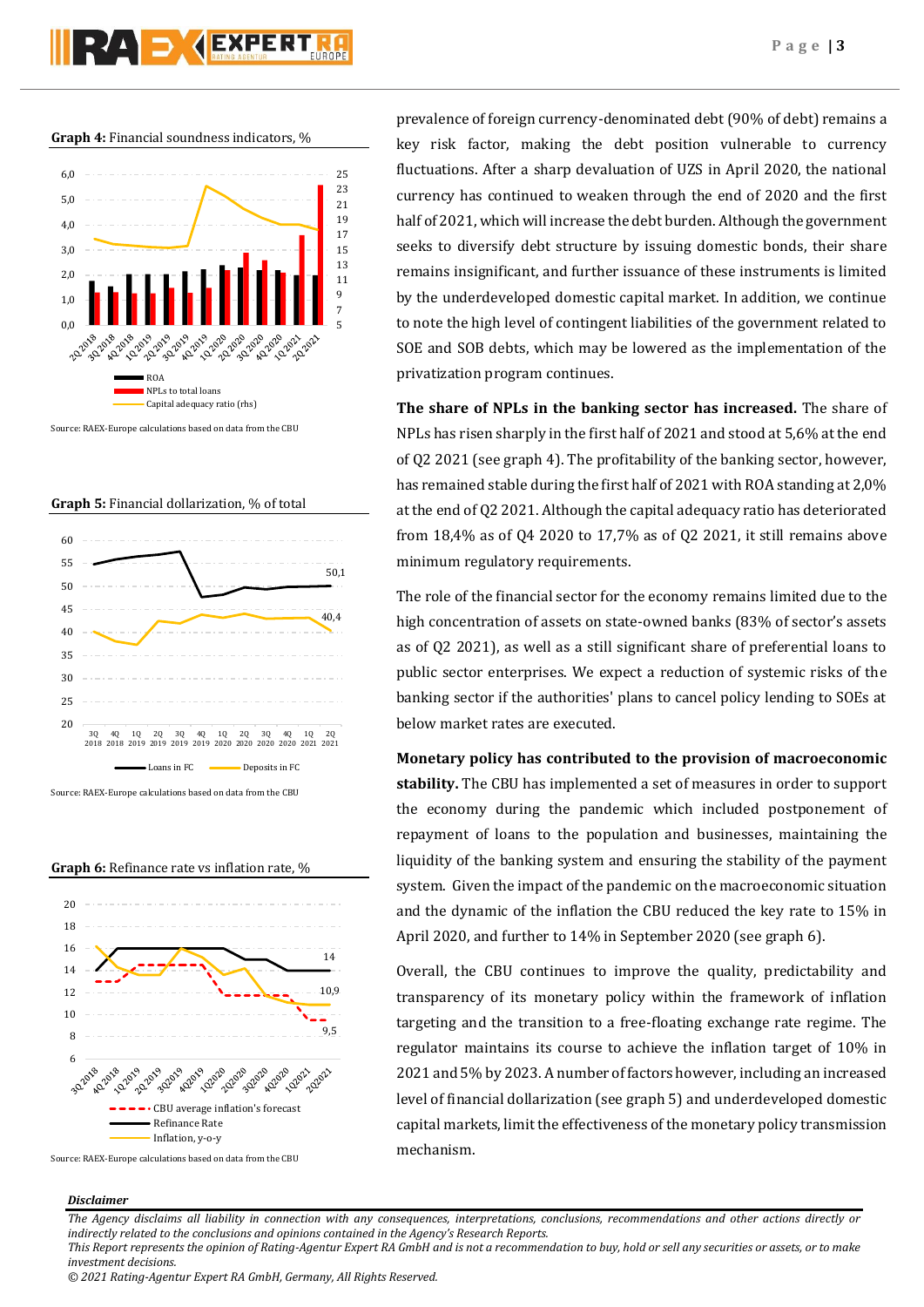## **Graph 7:** External sector indicators, % of GDP



Source: RAEX-Europe calculations based on data from the WB and IMF

## **Graph 8:** International reserves vs exchange rate



Source: RAEX-Europe calculations based on data from the CBU

# **Stress or Support factors:**

 The level of financial dollarization of the economy remains high. At the end of 2Q 2021, the share of FX in total deposits and loans was 40,4% and 50,1% respectively.

# SENSITIVITY ASSESSMENT:

The following developments could lead to an upgrade:

- Faster than expected recovery of the global economy, which can lead to an improvement of the external position of Uzbekistan and to enhance the state of government finances;
- Smooth continuation of the initiated structural reforms of the public business sector with reduction of the government footprint in the economy and banking industry;
- Further improvement of the exchange-rate flexibility and monetary policy, providing more freedom to monetary authorities, resulting in a long-term and controlled reduction of inflation and levels of financial dollarization.

The following developments could lead to a downgrade:

*Disclaimer* 

*The Agency disclaims all liability in connection with any consequences, interpretations, conclusions, recommendations and other actions directly or indirectly related to the conclusions and opinions contained in the Agency's Research Reports.*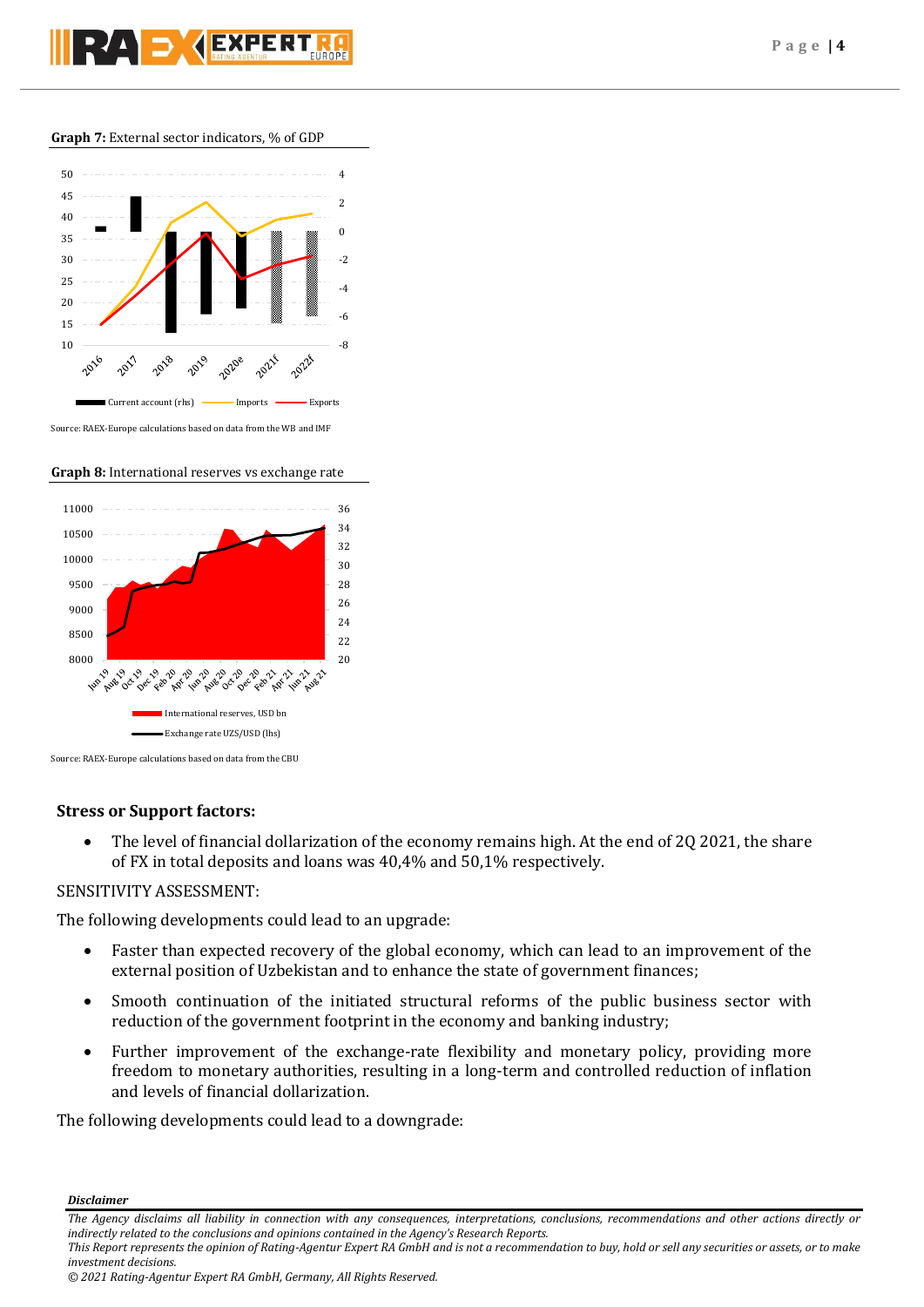

- Continued lock-down measures in the country and longer period of turbulence in the global economy, which would lead to further deterioration of the external position, as well as a contraction of local economy;
- Deterioration of the stance of the banking system, which would materialize contingent liabilities of the government;
- Higher than expected increase of the government debt and deficit metrics due to the need of additional financing for the government expenditures, and underperforming of tax and external revenues.

ESG Disclosure:

Inherent factors

 Quality of fiscal policy; quality of monetary policy; natural resources; natural and climatic threats; environmental threats; level of corruption, CPI; Government Effectiveness Index; quality of the business environment; position in Doing Business Ranking; level of investment in human capital, adjusted for inequality; Rule of Law Index; transparency of government policymaking Index; level of information transparency of the government; Political Stability and Absence of Violence/Terrorism Index; natural disasters, constant exposure to difficult natural conditions.

Drivers of change factors

 Natural disasters, such as earthquakes and droughts have negative economic impact through affecting agriculture and damaging of infrastructure. Thus, the factor in our sovereign methodology which could be directly affected by this is **Level and dynamics of production**.

Next scheduled rating publication: TBD December 2021**.** The full sovereign rating calendar can be found at [Sovereign Rating Calendar](https://raexpert.eu/sovereign/#conf-tab-5) 2021

For further information contact:

Responsible expert: Pavel Mezian, Rating Analyst of RAEX-Europe +49 (69) 3085-45-00, 1215 [p.mezian@raexpert.eu](mailto:p.mezian@raexpert.eu)

Reviewer: Mikhail Kaptsov, Rating Analyst of RAEX-Europe +49 (69) 3085-45-00, 1216 [kaptsov@raexpert.eu](mailto:kaptsov@raexpert.eu)

# **Rating-Agentur Expert RA GmbH (RAEX-Europe)**

Walter-Kolb-Strasse 9-11, 60594 Frankfurt am Main, Germany +49 (69) 3085-45-00 E-mail[: info@raexpert.eu](mailto:info@raexpert.eu) [www.raexpert.eu](http://raexpert.eu/)

*Disclaimer* 

*investment decisions.*

*The Agency disclaims all liability in connection with any consequences, interpretations, conclusions, recommendations and other actions directly or indirectly related to the conclusions and opinions contained in the Agency's Research Reports. This Report represents the opinion of Rating-Agentur Expert RA GmbH and is not a recommendation to buy, hold or sell any securities or assets, or to make*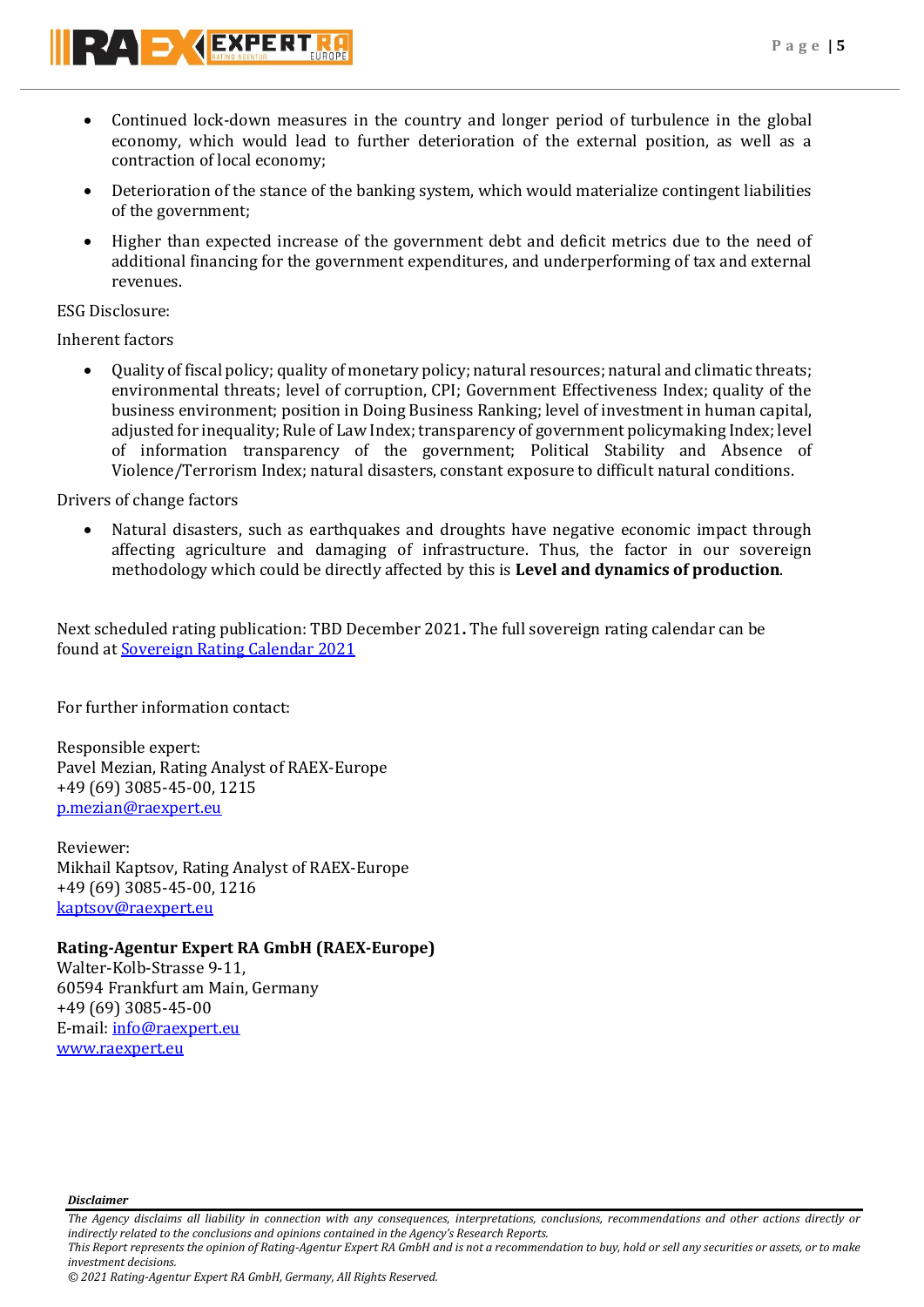# RATING HISTORY:

|             |                                                                      | <b>SGC</b>      |              | <b>Outlook</b>  |           |
|-------------|----------------------------------------------------------------------|-----------------|--------------|-----------------|-----------|
| <b>Date</b> | <b>Review reason</b>                                                 | <b>National</b> | Foreign      | <b>National</b> | Foreign   |
|             |                                                                      | currency        | currency     | currency        | currency  |
| 05.03.2021  | Scheduled<br>revision of both<br>types of ratings<br>for the country | BB-             | BB-          | Stable          | Stable    |
| 04.09.2020  | Scheduled<br>revision of both<br>types of ratings<br>for the country | BB-             | BB-          | Stable          | Stable    |
| 06.03.2020  | Scheduled<br>revision of both<br>types of ratings<br>for the country | BB-             | BB-          | Stable          | Stable    |
| 06.09.2019  | Scheduled<br>revision of both<br>types of ratings<br>for the country | BB-             | BB-          | Stable          | Stable    |
| 08.03.2019  | Scheduled<br>revision of both<br>types of ratings<br>for the country | BB-             | BB-          | Stable          | Stable    |
| 14.09.2018  | Scheduled<br>revision of both<br>types of ratings<br>for the country | $B+$            | $B+$         | Positive        | Positive  |
| 16.03.2018  | Scheduled<br>revision of both<br>types of ratings<br>for the country | $B+$            | $\, {\bf B}$ | <b>NA</b>       | <b>NA</b> |
| 22.09.2017  | Scheduled<br>revision of both<br>types of ratings<br>for the country | $B+$            | $\, {\bf B}$ | <b>NA</b>       | <b>NA</b> |
| 24.03.2017  | Scheduled<br>revision of both<br>types of ratings<br>for the country | $B+$            | $\, {\bf B}$ | <b>NA</b>       | NA        |
| 23.09.2016  | Scheduled<br>revision of both<br>types of ratings<br>for the country | $B+$            | $\, {\bf B}$ | $\rm NA$        | $\rm NA$  |
| 15.04.2016  | First assignment<br>of both types of<br>ratings for the<br>country   | $B+$            | $\, {\bf B}$ | $\rm NA$        | $\rm NA$  |

*Disclaimer* 

*The Agency disclaims all liability in connection with any consequences, interpretations, conclusions, recommendations and other actions directly or indirectly related to the conclusions and opinions contained in the Agency's Research Reports.*